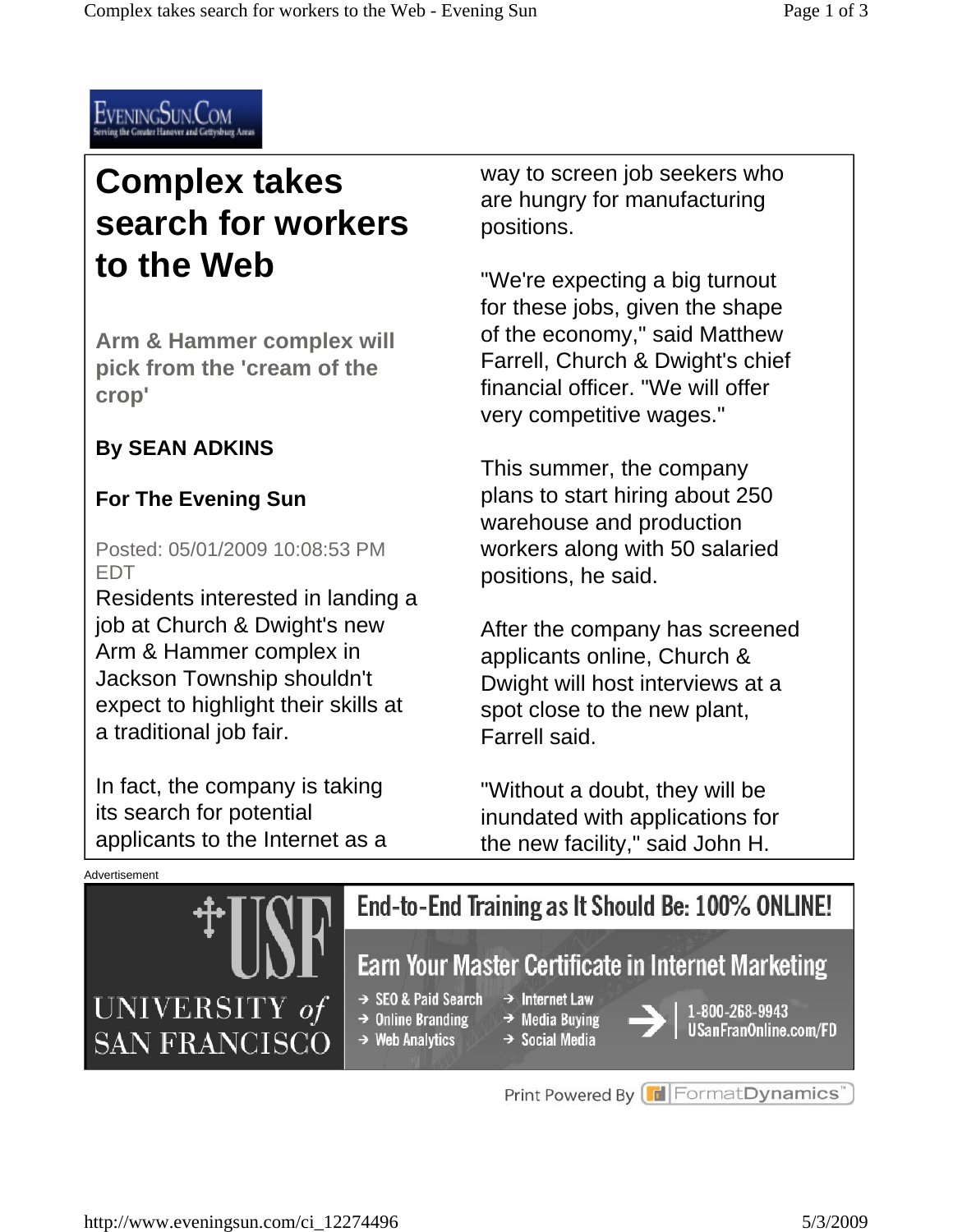

Boyd, president of The Boyd Co., a Princeton, N.J.-based manufacturing location consulting firm. "They will be in a very advantageous position. They can be very selective and establish the hiring bar high so that they get the cream of the crop."

And during the interview, applicants might want to highlight their informationtechnology skills.

Many large-scale production plants under construction across the nation have factored in automation and computer technology in their architecture, Boyd said.

"Those workers with experience above and beyond the traditional blue-collar skill sets would have an advantage," he said.

And applicants likely will need to use any leverage they can to snag a manufacturing position in York County.

Between March 2008 and March 2009, York County lost 1,700 manufacturing jobs, according to the state's Department of Labor and Industry.

While potential applicants continue to style their resumes, Church & Dwight will benefit from a large pool of experienced, industrial workers, Boyd said.

So far, the company has filled some key management positions for its 1.1-million-square-foot manufacturing plant and distribution center dubbed the Davies Facility, Farrell said.

The plant, which plans to open in October, will produce liquid



Print Powered By FormatDynamics